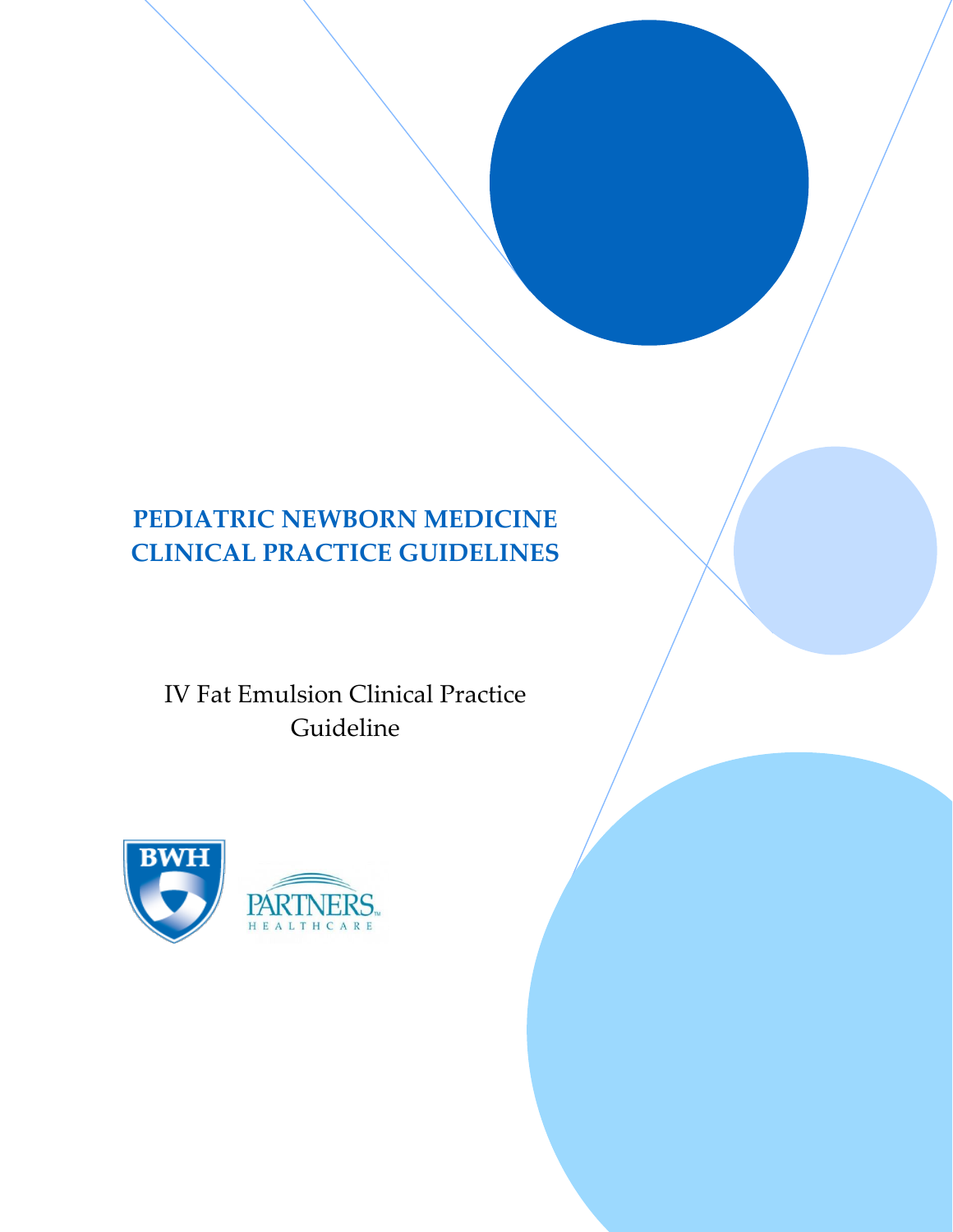

1

| <b>Clinical Guideline</b><br><b>Name</b> | <b>IV Fat Emulsion Clinical Guideline</b>                                                                                                       |
|------------------------------------------|-------------------------------------------------------------------------------------------------------------------------------------------------|
| <b>Effective Date</b>                    | December 2019; Revised June 2020                                                                                                                |
| <b>Approved By</b>                       | Department of Pediatric Newborn Medicine Clinical Practice<br>Council<br><b>CWN PPG</b><br><b>BWH SPP Steering</b><br>Nurse Executive Board/CNO |

**This is a clinical practice guideline. While the guideline is useful in approaching IV Fat Emulsion use and management, clinical judgment and/or new evidence may favor an alternative plan of care, the rationale for which should be documented in the medical record.**

#### **I. Purpose of guideline**

- ➢ To educate staff about IV Fat Emulsion (IVFE) options in the NICU
- ➢ To provide guidance around decision-making about IVFE therapy, particularly for neonatal patients on prolonged parenteral nutrition who are at risk for or who have established intestinal failure associated liver disease (IFALD)

# **II. Primary goals of IV Fat Emulsion therapy**

- ➢ Source of non-glucose energy to support metabolism and growth
- ➢ Prevention of essential fatty acid deficiency

# **III. Context**

For 45 years, IntraLipid has been the predominant IVFE used for preterm infants in the U.S. In 2016, the FDA approved SMOFlipid, a new-generation IVFE that has been used in Europe for ~10 years and may offer some advantages over IntraLipid for neonatal patients. Another alternative IVFE is Omegaven, which was approved by the FDA in 2018, but has historically been used on a compassionate-use basis for patients with established IFALD.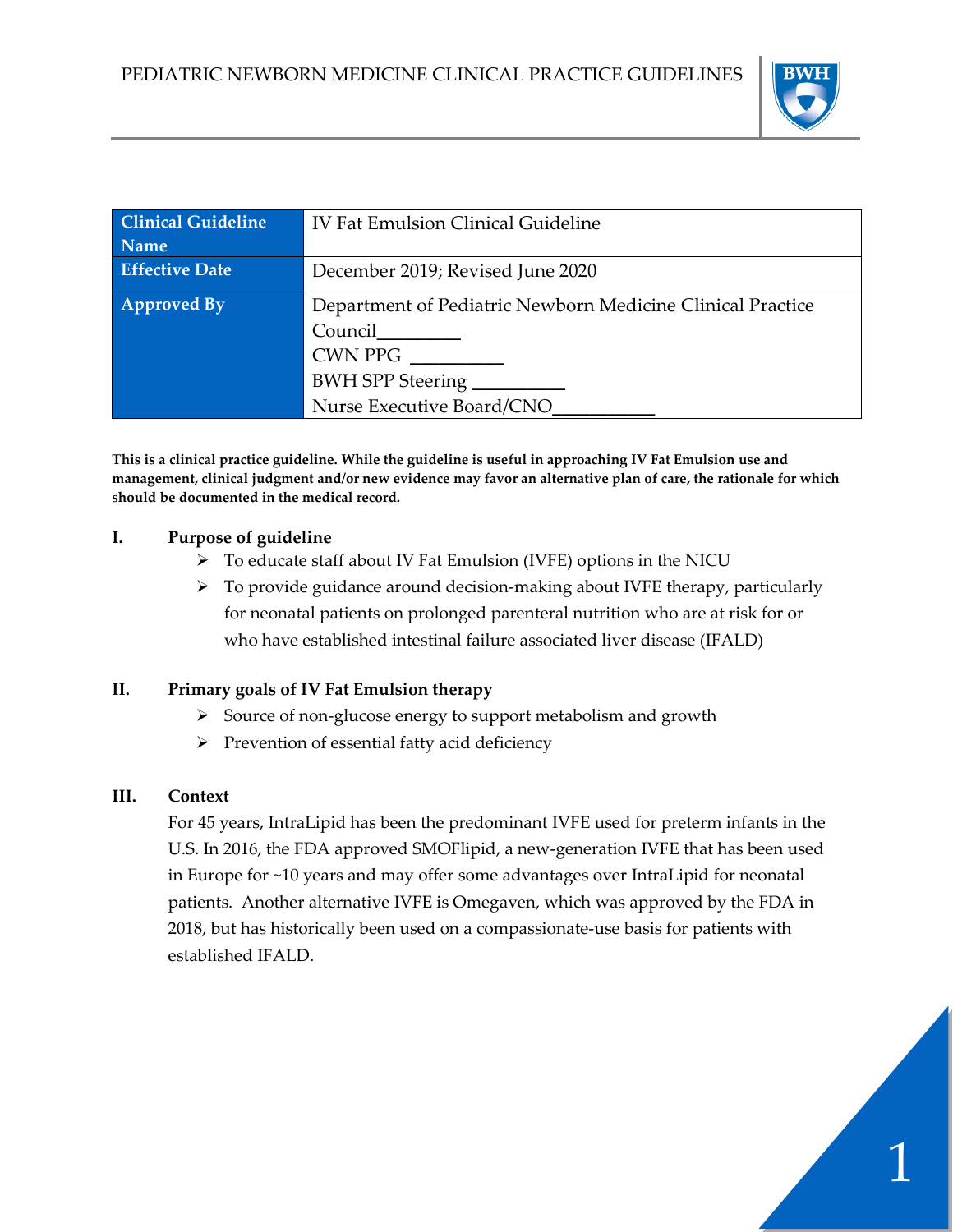

# **IV. Key facts about IntraLipid, SMOFlipid, and Omegaven**

# ➢ **IntraLipid**

- Soybean oil-based emulsion
- Approved by FDA for adults and children
- Relatively high in essential n-6 (linoleic) and n-3 (alpha-linolenic) polyunsaturated fatty acids
- Implicated in IFALD pathogenesis
- Non-nutritive phytosterols, pro-inflammatory properties may contribute to liver injury
- No DHA or EPA, potential adverse effects on brain and retinal development in preterm infants who have limited ability to synthesize these fatty acids
- Black box warning for preterm infants; nutritional benefits usually outweigh potential harms
- Contains ≤ 25 mcg/L aluminum
- ➢ **SMOFlipid**
	- Blend of **S**oybean, **M**edium chain triglyceride, **O**live, and **F**ish oil emulsions
	- Approved by FDA in 2016 for adults, not yet approved for children
	- Higher n-3 polyunsaturated fatty acids including DHA and EPA, lower phytosterols than IntraLipid
	- Potential advantages over IntraLipid for preterm infants:
		- DHA and EPA from fish oil may be better for brain and lung development, hepatoprotective
		- Higher Vitamin E and lower phytosterols may also be hepatoprotective
	- At SMOFlipid dose of 3 g/kg/day, dose of soybean oil emulsion is approximately 1 g/kg/day, with phytosterol exposure equivalent to IntraLipid 1 g/kg/day
	- Also carries black box warning for preterm infants
	- Also contains ≤ 25 mcg/L aluminum

# ➢ **Omegaven**

- $\cdot$  Fish oil emulsion
- Approved by FDA for use in pediatric patients in 2018
- Lower in essential fatty acids than IntraLipid and SMOFlipid; adequate to prevent essential fatty acid deficiency despite these lower levels
- Higher DHA, EPA than IntraLipid and SMOFlipid
- Effective in reversing established IFALD
- Also carries black box warning for preterm infants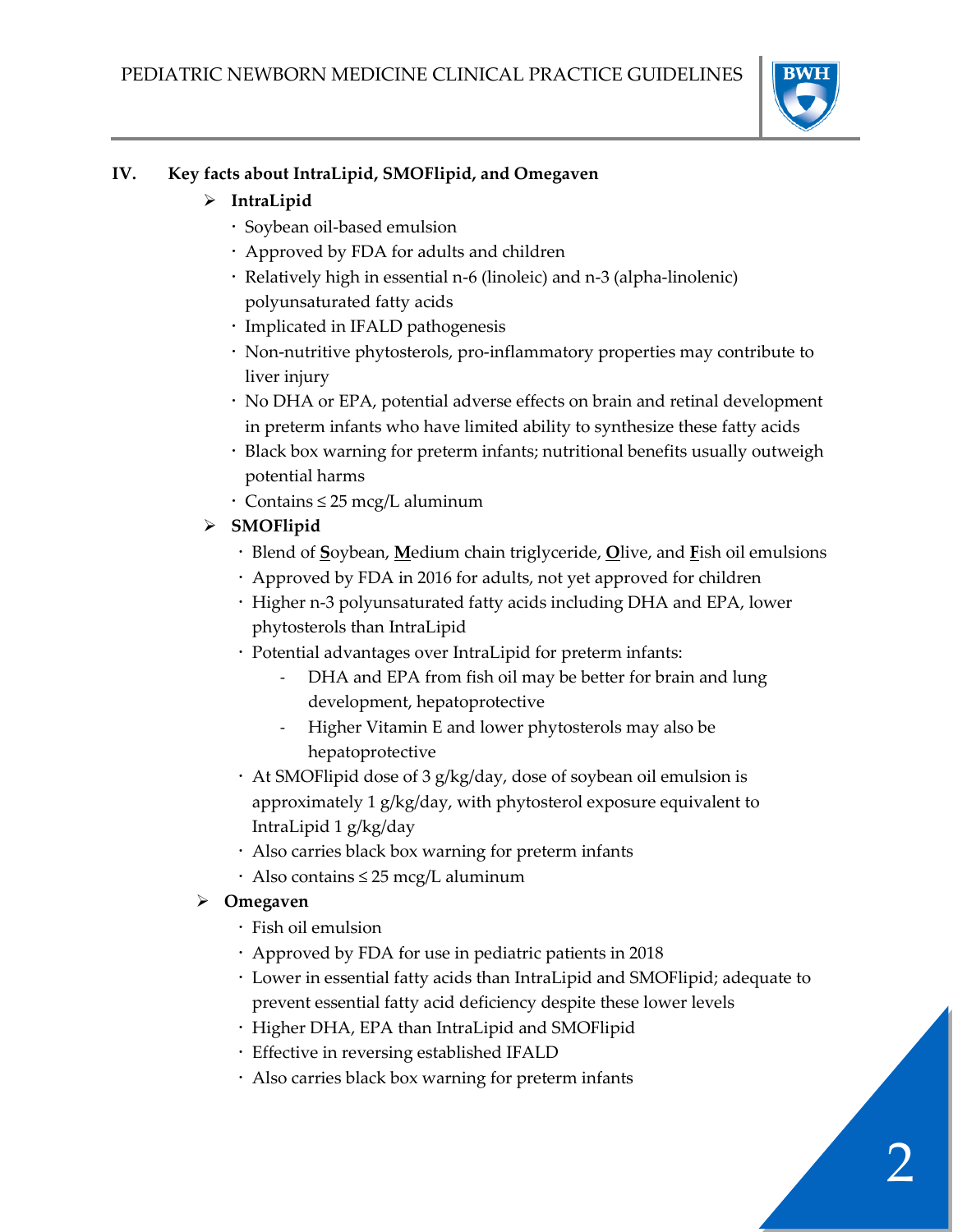

Also contains ≤ 25 mcg/L aluminum

|                              | IntraLipid | SMOFlipid | Omegaven |  |  |
|------------------------------|------------|-----------|----------|--|--|
|                              | Percent    |           |          |  |  |
| Soybean oil                  | 100        | 30        | $\Omega$ |  |  |
| Medium chain triglyceride    | 0          | 30        | $\Omega$ |  |  |
| Olive oil                    | $\Omega$   | 25        | $\Omega$ |  |  |
| Fish oil                     | $\Omega$   | 15        | 100      |  |  |
|                              |            |           |          |  |  |
|                              | Percent    |           |          |  |  |
| Linoleic acid (n-6)          | 50         | 21.4      | 4.4      |  |  |
| Alpha-linolenic acid (n-3)   | 9          | 2.5       | 1.8      |  |  |
| $DHA$ (n-3)                  | $\Omega$   | 2         | 12.1     |  |  |
| $EPA(n-3)$                   | $\Omega$   | 3         | 19.2     |  |  |
|                              |            |           |          |  |  |
|                              | mg/Lt      |           |          |  |  |
| Phytosterols                 | $348 + 33$ | 47.6      | $\Omega$ |  |  |
| Alpha-tocopherol (Vitamin E) | 38         | 200       | 150-296  |  |  |

#### **Table 1. Comparison of 3 IV Fat Emulsions (IVFE)\***

DHA is docosahexaenoic acid and EPA is eicosapentaenoic acid.

\*Adapted from Anez-Bustillos et al. 2017<sup>1</sup>

†Raman et al. 2017<sup>2</sup>

#### **V. Summary of evidence regarding IVFE emulsions for neonatal patients**

*IntraLipid vs. SMOFlipid for neonatal patients at risk for or with established IFALD* Potential benefits of SMOFlipid include the provision of DHA and EPA from fish oil and the ability to provide energy from sources other than carbohydrate, while also limiting exposure to pro-inflammatory and hepatotoxic effects of IntraLipid. One small (n=24) study<sup>3</sup> of PN-dependent infants <24 months old with direct bilirubin 1-3 mg/dL at baseline found that participants randomized to SMOFlipid had direct bilirubin 2.75 mg/dL lower at study endpoint vs. IntraLipid (p=0.001). A dose of 3 g/kg/day was used in both groups. That study provides some data to support the effectiveness of SMOF in reducing the progression of IFALD in infants. However, a case report<sup>4</sup> of 2 patients unable to feed enterally for a prolonged period suggests that IFALD can progress despite SMOFlipid therapy and Omegaven may be required to reverse the progression of IFALD in some situations.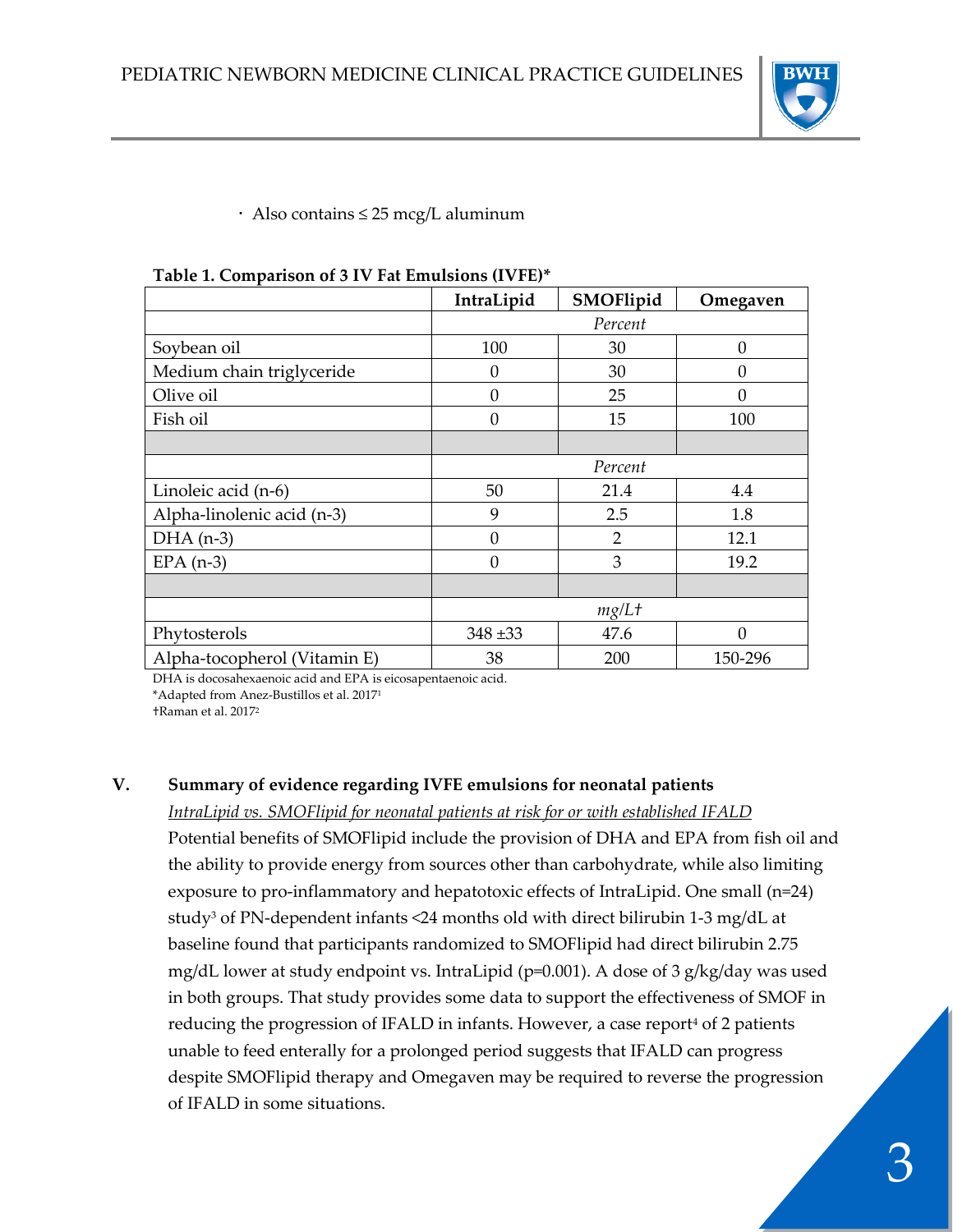

- ➢ Overall, there is biologic plausibility and limited clinical evidence (1 study) that SMOFlipid may limit the progress of IFALD as compared with IntraLipid at 3 g/kg/day.
- ➢ Plausible benefits of SMOFlipid 3 g/kg/day vs. IntraLipid 1 g/kg/day (higher energy delivery and more Vitamin E, no greater exposure to phytosterols) but no clinical studies.
- ➢ In cases of severe and progressive IFALD, transition from SMOFlipid to Omegaven may be required to reverse IFALD.

# *IntraLipid vs. SMOFlipid as routine lipid emulsion*

Provision of DHA and EPA via SMOFlipid has the potential to benefit brain and retina development and reduce inflammation, which contributes to chronic lung disease. A comprehensive Cochrane review<sup>5</sup> identified 11 clinical trials (n=1048 participants) comparing soybean emulsion (e.g. IntraLipid) vs. SMOFlipid as the primary IVFE for preterm infant populations. The quality of evidence was rated as low or very low, suggesting that further research is needed to improve confidence in these conclusions. A more recent pre-post comparison study<sup>6</sup> of 1297 very low birth weight infants found lower odds of any retinopathy, cholestasis and osteopenia, as well as improved lipid tolerance. These overall results support the safety of SMOFlipid but do not demonstrate substantial clinical advantages of either lipid emulsion, consistent with the noninferiority designation for SMOFlipid in adult patients. However, further research, including larger well-designed trials, is needed to evaluate the ideal composition of lipid emulsions for preterm infants in the prevention and/or resolution of relevant clinical outcomes.

➢ Despite plausible advantages, current literature does not support routine use of SMOFlipid over IntraLipid as the primary IVFE therapy for preterm infants.<sup>5</sup>

# *Potential risk of prolonged IVFE therapy: essential fatty acid deficiency (EFAD)*

Essential fatty acid deficiency (EFAD) is a potential risk of prolonged IVFE therapy. Omegaven use is not associated with this complication,<sup>7-9</sup> whereas a recent, small study reported essential fatty acid deficiency in over half of infants receiving IntraLipid at a low dose (<1.5 g/kg/day) <sup>9</sup> Some publications describe "favorable" effects of SMOFlipid on fatty acid profiles e.g. lower ratio of n-6 to n-3 fatty acids, higher DHA.3,10-12 However, anecdotal data suggests that some neonates may develop EFAD in association with SMOFlipid therapy, particularly if the dose is restricted.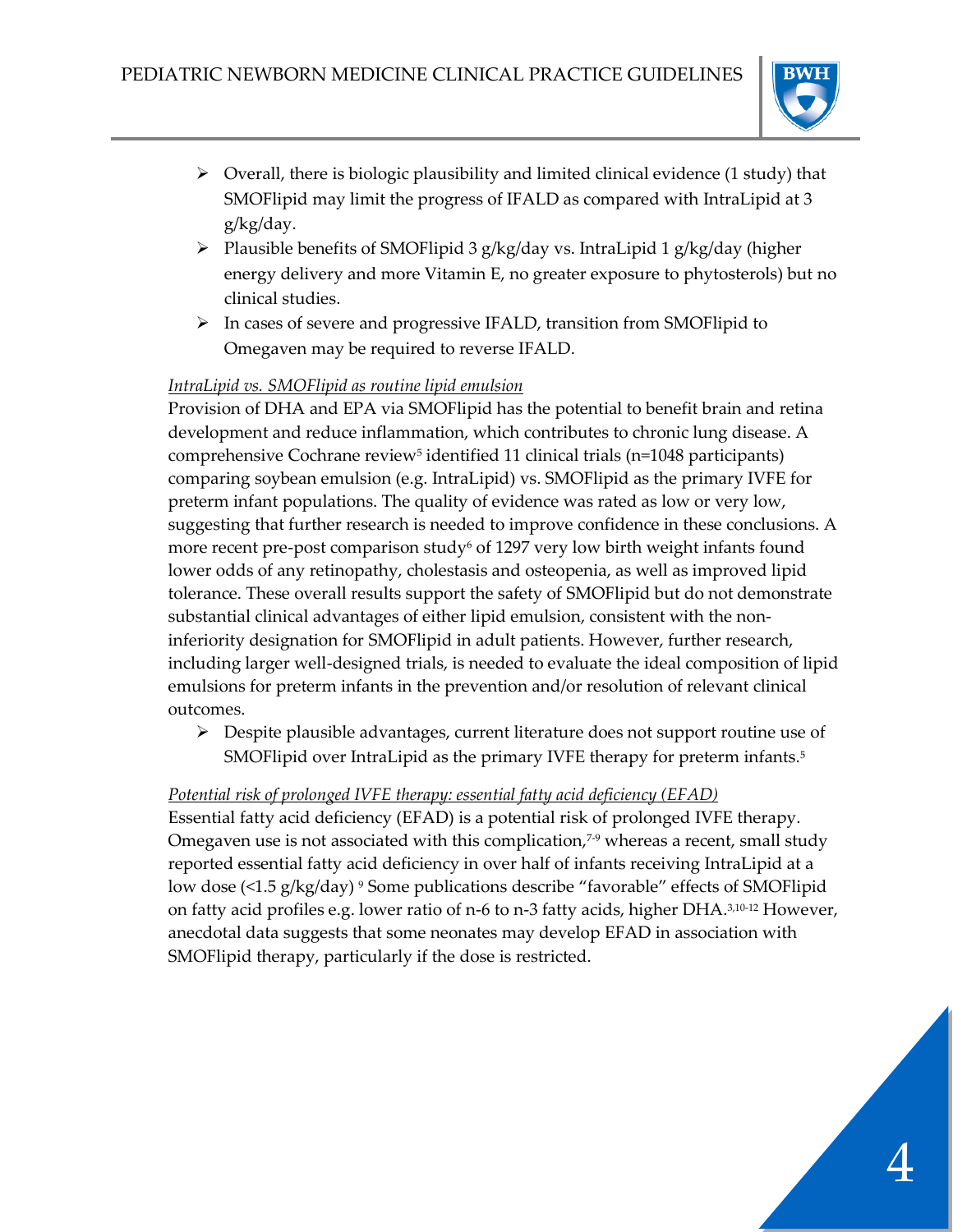

#### **VI. IntraLipid 20%**

**Indications:** IntraLipid is the IVFE of choice in neonates without qualifications for SMOFlipid or Omegaven. It is also considered for use in the case of persistent essential fatty acid deficiency (EFAD), that is unresponsive to increased Omegaven dose, with the intent of optimizing Linoleic Acid (n-6 essential fatty acid).

**Contraindications:** Hypersensitivity to egg, soybean, or to any active ingredient or excipient. Severe hyperlipidemia.

#### **Administration:**

- ➢ Use a 1.2 micron in-line filter. Do not administer through DEHP sets or lines.
- ➢ Syringe hang time: 24 hours.
- ➢ Tubing change time: 24 hours.

#### **Dose:**

- $\triangleright$  Initiate at 1 g/kg/day.
- $\triangleright$  Advance by 0.5-1 g/kg/day to target dose of 3 g/kg/day.
	- 1, 2 and 3 g/kg/day provides 5, 10 and 15 mL/kg/day, respectively.

# **Monitoring:**

➢ See NICU Parenteral Nutrition Guideline and/or IV Fat Emulsion Clinical Practice Guideline Summary for standard laboratory monitoring guidelines including triglyceride and direct bilirubin levels, as well as management of hypertriglyceridemia associated with IVFE therapy.

**Compatibility:** TPN. For compatibility with medications, see NICU Drug Administration Guidelines.

**Adverse Effects:** Aluminum toxicity (increased risk with renal impairment), hypertriglyceridemia.

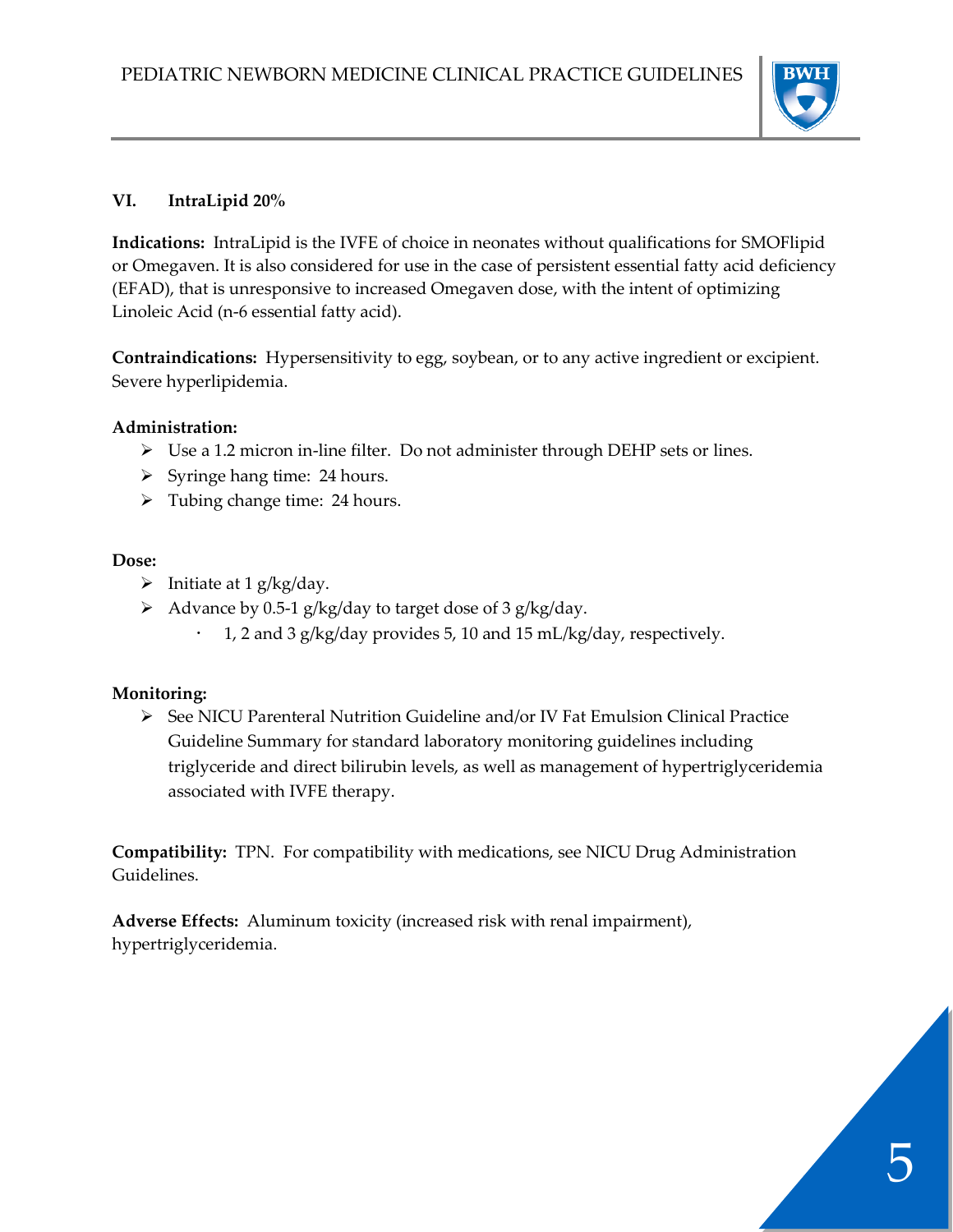

#### **VII. SMOFlipid 20%**

Consultation with NICU dietitian and clinical pharmacist is required.

#### **Indications:**

- (1) *Prevention of IFALD in infants at high risk*.
	- a. SMOFlipid is the preferred IVFE for full term and preterm infants expected to require parenteral nutrition for  $\geq 21$  days (e.g. complicated NEC, severe IUGR with poor motility, congenital GI anomaly, chylothorax).
	- b. The degree of risk for an individual infant is based on clinical judgement regarding the underlying disease(s) and anticipated duration of dependence on parenteral nutrition.
	- c. SMOFlipid 3 g/kg/day is preferable to IntraLipid at a restricted dose (<1.5 g/kg/day) in this situation due to the ability to provide more energy as fat.

#### *(2) Prevention of IFALD progression.*

- a. SMOFlipid is the preferred IVFE for infants with mild IFALD (direct bilirubin 1-1.9 mg/dL) who are expected to remain dependent on parenteral nutrition for  $\geq 14$  days.
- b. See next section regarding consideration of Omegaven therapy if the direct bilirubin level continues to rise while on SMOFlipid therapy.

**Contraindications:** Hypersensitivity to fish, egg, soybean, or peanut protein, or to any active ingredient or excipient; prior allergy to SMOFlipid. Severe hyperlipidemia.

# **Administration:**

- ➢ Use a 1.2 micron in-line filter. Do not administer through DEHP sets or lines.
- ➢ Syringe hang time: 24 hours.
- $\triangleright$  Tubing change time: 24 hours.

# **Dose:**

- $\triangleright$  Initiate at 1 g/kg/day.
- $\triangleright$  Advance by 0.5-1 g/kg/day to target dose of 3 g/kg/day.
	- 1, 2 and 3 g/kg/day provides 5, 10 and 15 mL/kg/day, respectively.
- ➢ If switching from IntraLipid at dose higher than 1 g/kg/day, change from IntraLipid to SMOFlipid at the same dose as the IntraLipid and advance to 3 g/kg/day.
- ➢ Avoid doses <2.5-3 g/kg/day for greater than 2-3 days in attempt to avoid potential risk of EFAD

# **Monitoring:**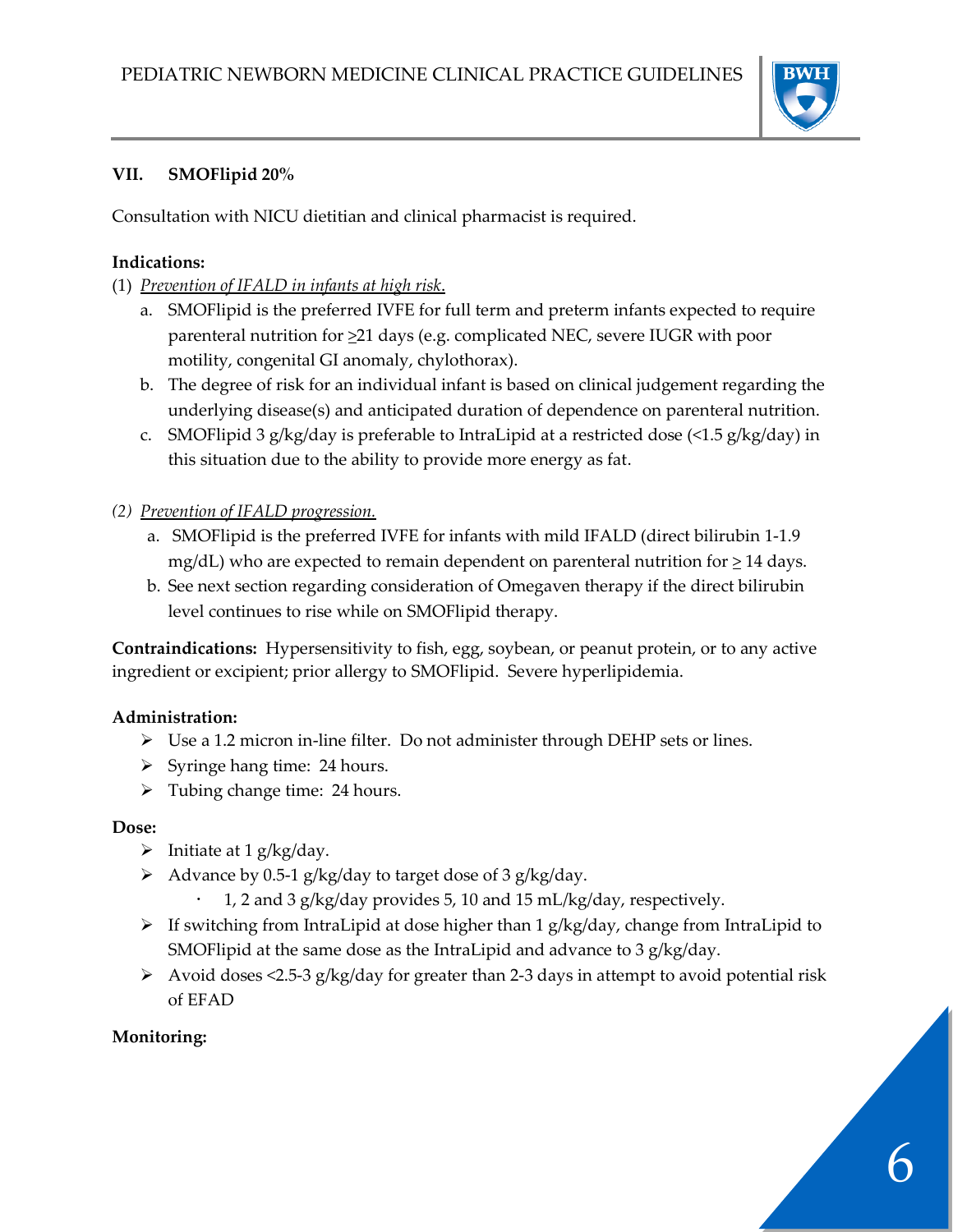

- ➢ See NICU Parenteral Nutrition Guideline for standard laboratory monitoring guidelines including triglyceride and direct bilirubin levels, as well as and management of hypertriglyceridemia associated with IVFE therapy.
- $\triangleright$  In addition to standard laboratory monitoring, monitoring for patients on SMOFlipid for ≥2-4 weeks should include a fatty acid profile 2-4weeks after initiation of SMOFlipid and every 2-4 weeks thereafter. A Triene:Tetraene ratio >0.2 indicates biochemical essential fatty acid deficiency. If the Triene:Tetraene ratio is elevated or rising over time on the maximum dose of SMOFlipid, consider switching to IntraLipid at the standard dose or Omegaven if other criteria are met.
- ➢ Routine monitoring of Vitamin E status is not recommended, but because SMOFlipid contains more Vitamin E than IntraLipid, consider measuring serum Vitamin E if symptoms of toxicity are present.

**Compatibility:** TPN, acetaminophen, ciprofloxacin, fluconazole, heparin, metronidazole, morphine, penicillin, vancomycin.

**Likely compatibility\*:** Ampicillin, cefotaxime, cefoxitin, ceftazidime, clindamycin, dobutamine, furosemide, gentamicin, hydrocortisone, meropenem, piperacillin-tazobactam, tobramycin.

**\*Compatible with SMOFlipid at a lower concentration and compatible with IntraLipid. Please evaluate risks versus benefits on a case-by-case basis of extrapolating this data as compatible depending on other access options, etc.**

- ➢ Compatibility data limited; team should discuss risks versus benefits of medication administration options depending on available access.
- $\triangleright$  To avoid concerns for medication incompatibilities, and if clinically appropriate/feasible, consider consultation with PICC team to discuss options for double lumen central access versus alternative access site (example: Extended Dwell PIV).

**Adverse Effects:** Aluminum toxicity (increased risk with renal impairment), hypertriglyceridemia.

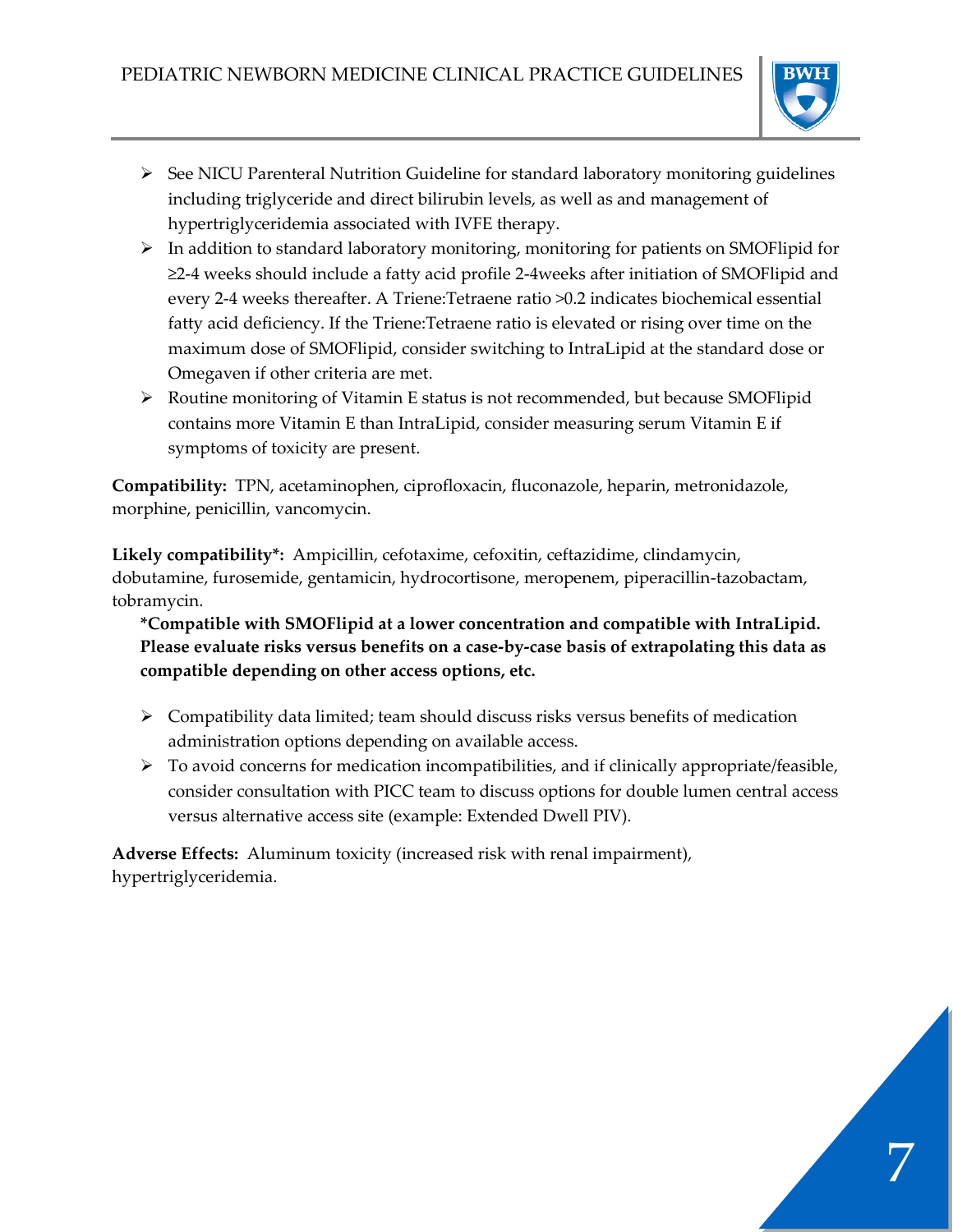

#### **VIII. Omegaven 10%**

Consultation with NICU dietitian and clinical pharmacist is required.

#### **Indications:**

- *(1) Management of infants with severe and/or progressive IFALD.*
	- a. Infants with IFALD that is progressing despite SMOFlipid therapy may require Omegaven for reversal of liver disease, particularly if initiation of enteral nutrition is not expected for a prolonged period.
	- b. Eligibility for Omegaven therapy includes direct hyperbilirubinemia ≥2 mg/dL and expected to be on PN for at least 2 weeks.
	- c. Given the complex decision-making required, consider consultation with a Boston Children's Hospital service experienced with Omegaven therapy and appropriate for the patient's underlying disease (e.g. surgery, GI / CAIR team).
	- d. Omegaven should be continued until direct bilirubin levels are < 2 mg/dL or until the patient no longer requires PN.

**Contraindications:** Hypersensitivity to fish, egg protein, or any components of the product. Severe hyperlipidemia. Severe hemorrhagic disorders.

# **Administration:**

- $\triangleright$  Use a 1.2 micron in-line filter. Do not administer through DEHP sets or lines.
- ➢ Syringe hang time: 24 hours.
- $\triangleright$  Tubing change time: 24 hours.

# **Dose:**

- $\geq 1$  g/kg/day
	- Provides 10 mL/kg/day

# **Monitoring:**

- $\triangleright$  See NICU Parenteral Nutrition Guideline and IV Fat Emulsion Clinical Guideline Summary for standard laboratory monitoring guidelines including triglyceride and direct bilirubin levels, as well as and management of hypertriglyceridemia associated with intravenous lipid therapy.
- ➢ In addition to standard laboratory monitoring, Baseline Fatty Acid Panel should be checked prior to initiation of Omegaven therapy and q2-4 weeks thereafter.
- ➢ A Triene:Tetraene ratio >0.2 indicates biochemical essential fatty acid deficiency. If the Triene:Tetraene ratio is elevated or rising over time on the maximum dose of Omegaven, consider switching to IntraLipid to optimize Linoleic Acid delivery.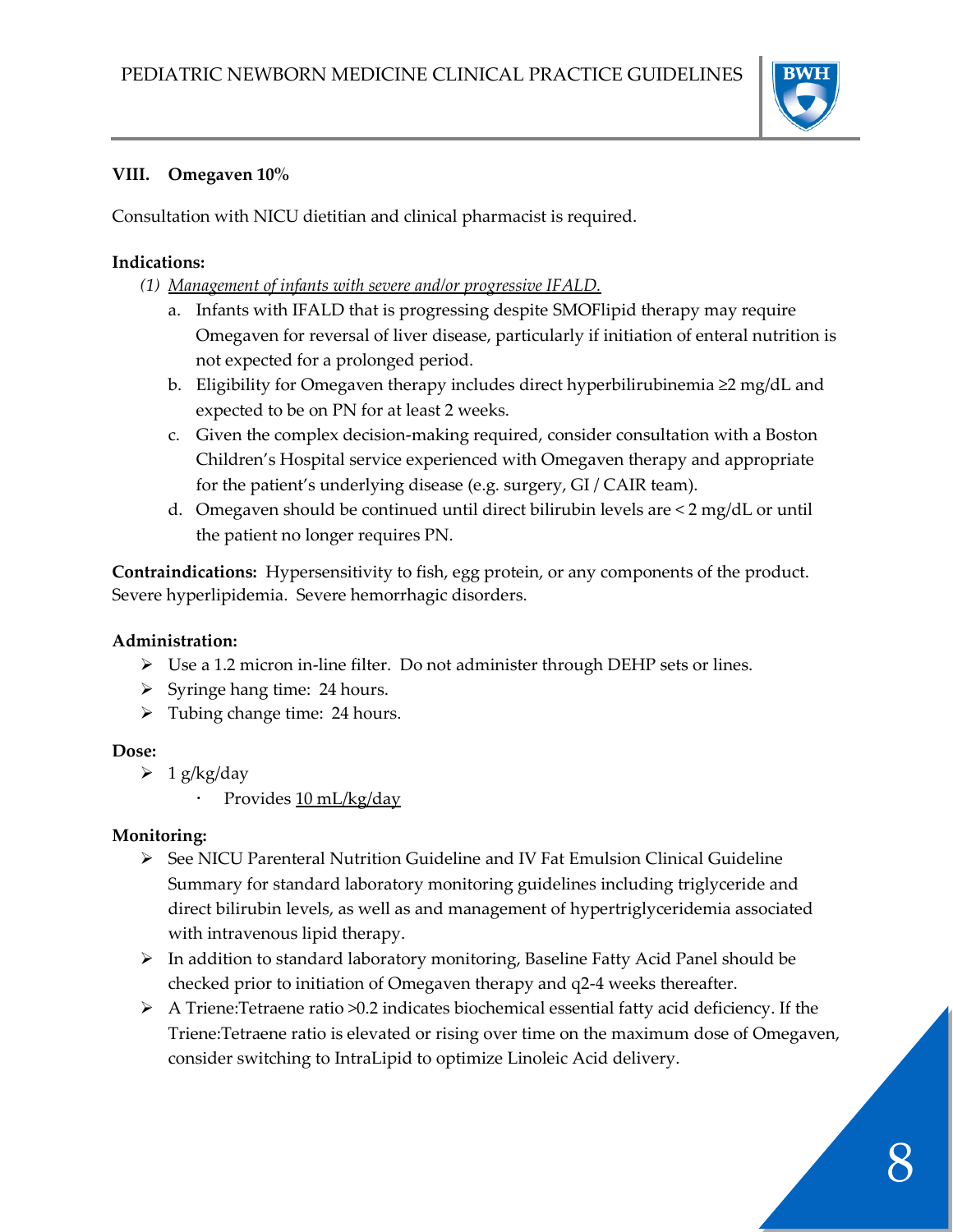

**Compatibility:** TPN.

- ➢ Compatibility data limited; team should discuss risks versus benefits of medication administration options depending on available access.
- ➢ To avoid concerns for medication incompatibilities, and if clinically appropriate/feasible, consider consultation with PICC team to discuss options for double lumen central access versus alternative access site (example: Extended Dwell PIV).

**Adverse Effects:** Aluminum toxicity (increased risk with renal impairment), hypertriglyceridemia.

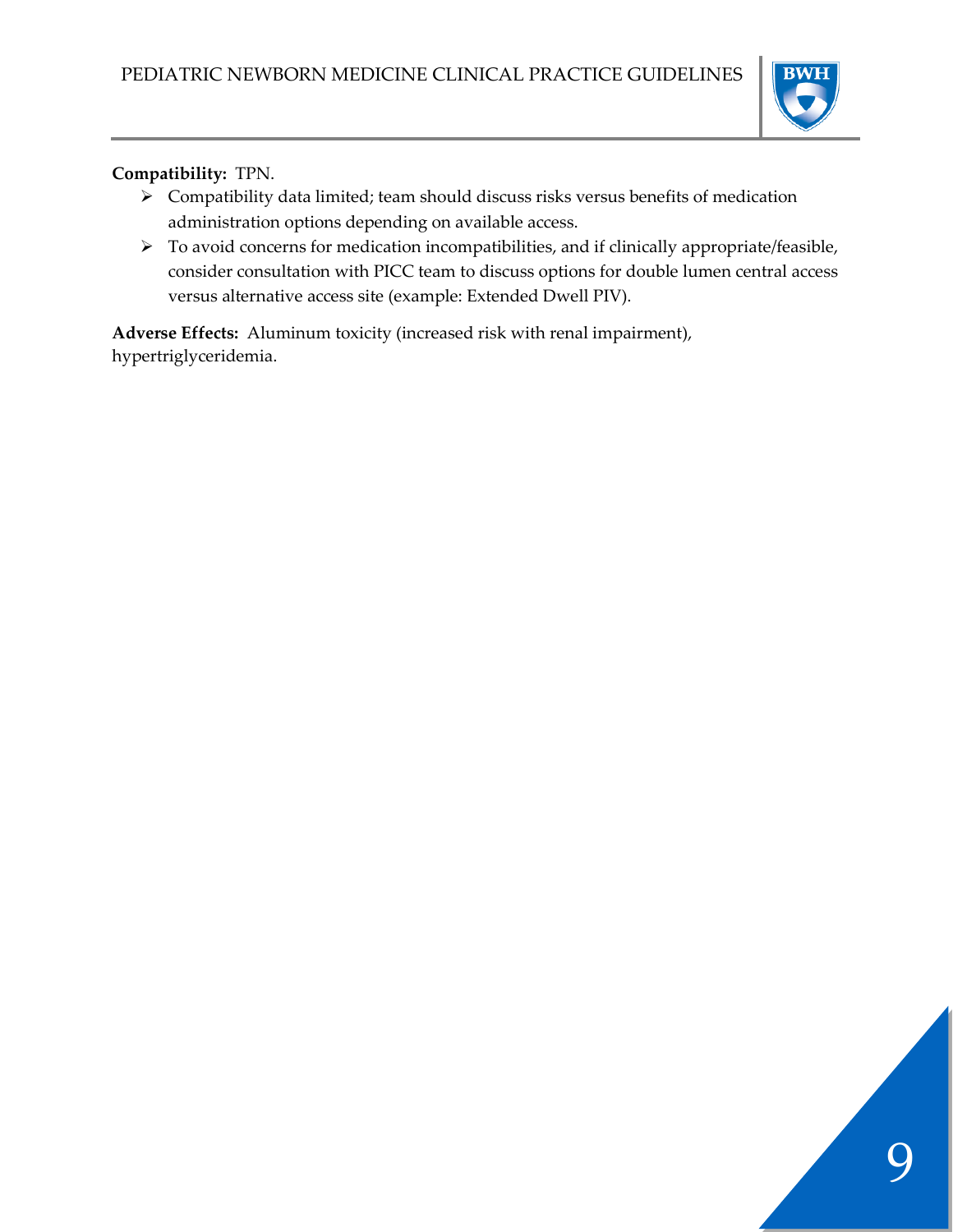

#### **IX. References**

- **1.** Anez-Bustillos L, Dao DT, Fell GL, et al. Redefining essential fatty acids in the era of novel intravenous lipid emulsions. *Clin Nutr.* Jul 8 2017.
- **2.** Raman M, Almutairdi A, Mulesa L, Alberda C, Beattie C, Gramlich L. Parenteral Nutrition and Lipids. *Nutrients.* Apr 14 2017;9(4). PMCID: PMC5409727.
- **3.** Diamond IR, Grant RC, Pencharz PB, et al. Preventing the Progression of Intestinal Failure-Associated Liver Disease in Infants Using a Composite Lipid Emulsion: A Pilot Randomized Controlled Trial of SMOFlipid. *JPEN J Parenter Enteral Nutr.* Jul 2017;41(5):866-877.
- **4.** Lee S, Park HJ, Yoon J, et al. Reversal of Intestinal Failure-Associated Liver Disease by Switching From a Combination Lipid Emulsion Containing Fish Oil to Fish Oil Monotherapy. *JPEN J Parenter Enteral Nutr.* Mar 2016;40(3):437-440.
- **5.** Kapoor V, Malviya MN, Soll R. Lipid emulsions for parenterally fed preterm infants. *Cochrane Database Syst Rev.* Jun 4 2019;6:CD013163. PMCID: PMC6546577.
- **6.** Torgalkar R, Dave S, Shah J, et al. Multi-component lipid emulsion vs soy-based lipid emulsion for very low birth weight preterm neonates: A pre-post comparative study. *J Perinatol.* Aug 2019;39(8):1118-1124.
- **7.** Nehra D, Fallon EM, Potemkin AK, et al. A Comparison of 2 Intravenous Lipid Emulsions: Interim Analysis of a Randomized Controlled Trial. *JPEN J Parenter Enteral Nutr.* Jun 14 2013.
- **8.** de Meijer VE, Le HD, Meisel JA, Gura KM, Puder M. Parenteral fish oil as monotherapy prevents essential fatty acid deficiency in parenteral nutritiondependent patients. *J Pediatr Gastroenterol Nutr.* Feb 2010;50(2):212-218. PMCID: PMC3365554.
- **9.** Ernst KD. Essential fatty acid deficiency during parenteral soybean oil lipid minimization. *J Perinatol.* Jun 2017;37(6):695-697.
- **10.** Skouroliakou M, Konstantinou D, Agakidis C, et al. Parenteral MCT/omega-3 Polyunsaturated Fatty Acid-Enriched Intravenous Fat Emulsion Is Associated With Cytokine and Fatty Acid Profiles Consistent With Attenuated Inflammatory